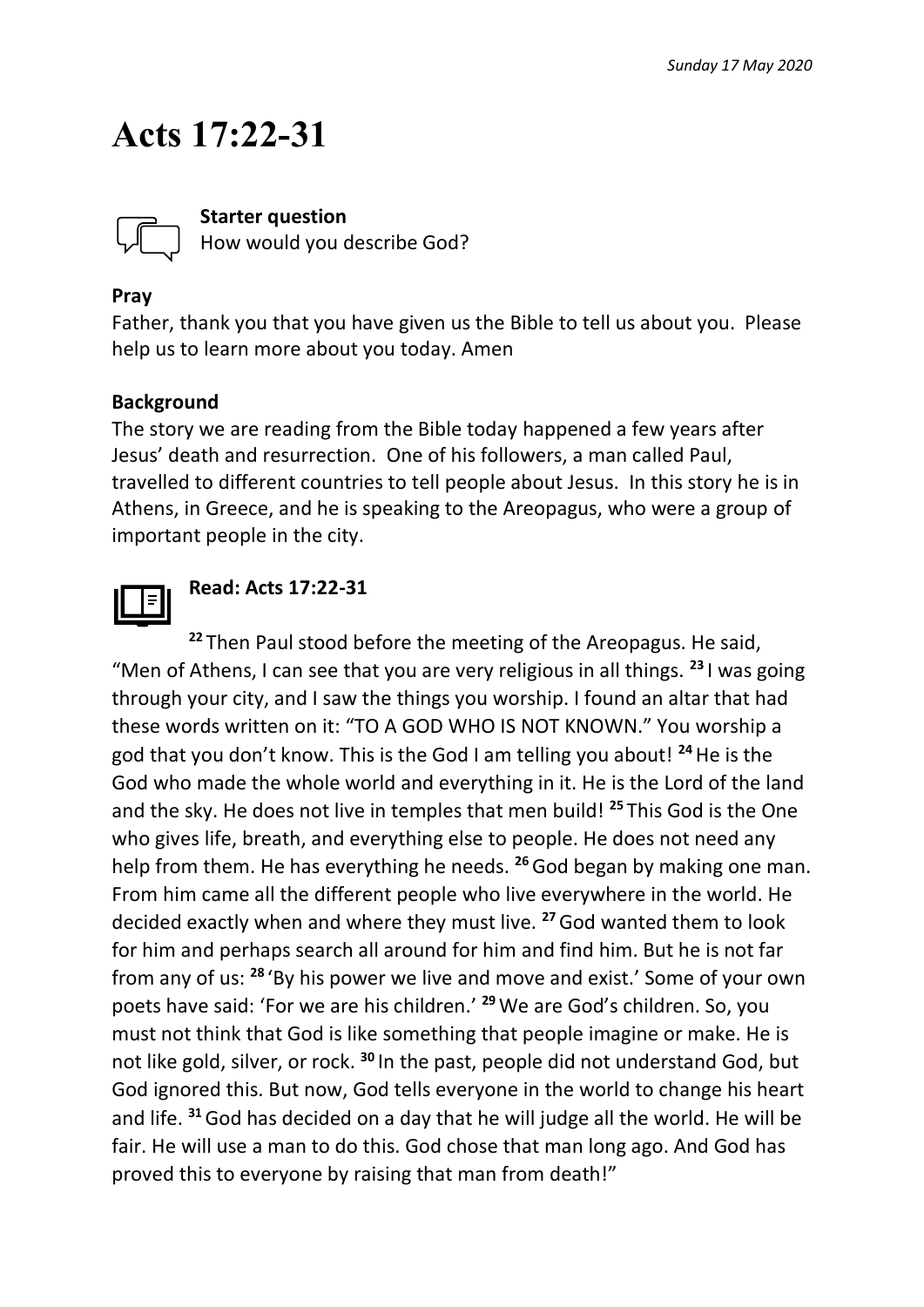#### **[International Children's Bible](https://www.biblegateway.com/versions/International-Childrens-Bible-ICB/) (ICB)**

The Holy Bible, International Children's Bible® Copyright© 1986, 1988, 1999, 2015 by Tommy Nelson™, a division of Thomas Nelson. Used by permission.

## **? Questions**

1) These verses tell us many things about what God is like. Consider the following statements and decide if they are true or false. (Look at the verses again if you are not sure.)

- God made the whole world and everything in it.
- God is the Lord of the land and the sky.
- God lives in temples built by people.
- God made some of the people in the world (but not all of them).
- God wants people to search for him and find him.
- God is far away from us.
- We are God's children.
- God wants all of us to change our hearts and lives.
- God will one day judge the world fairly.

2) Would you describe God differently now from how you did before?

3) What does God want us to do? (verses 27, 30)

4) How can you do this during the coming week?

#### **Pray**

Father God, thank you that you have made the whole world and all people in it. Thank you that you rule over it fairly. Thank you that you are not far away from us. Please help us to search for you and find you. Please help us to change our hearts and lives as you want us to. Amen.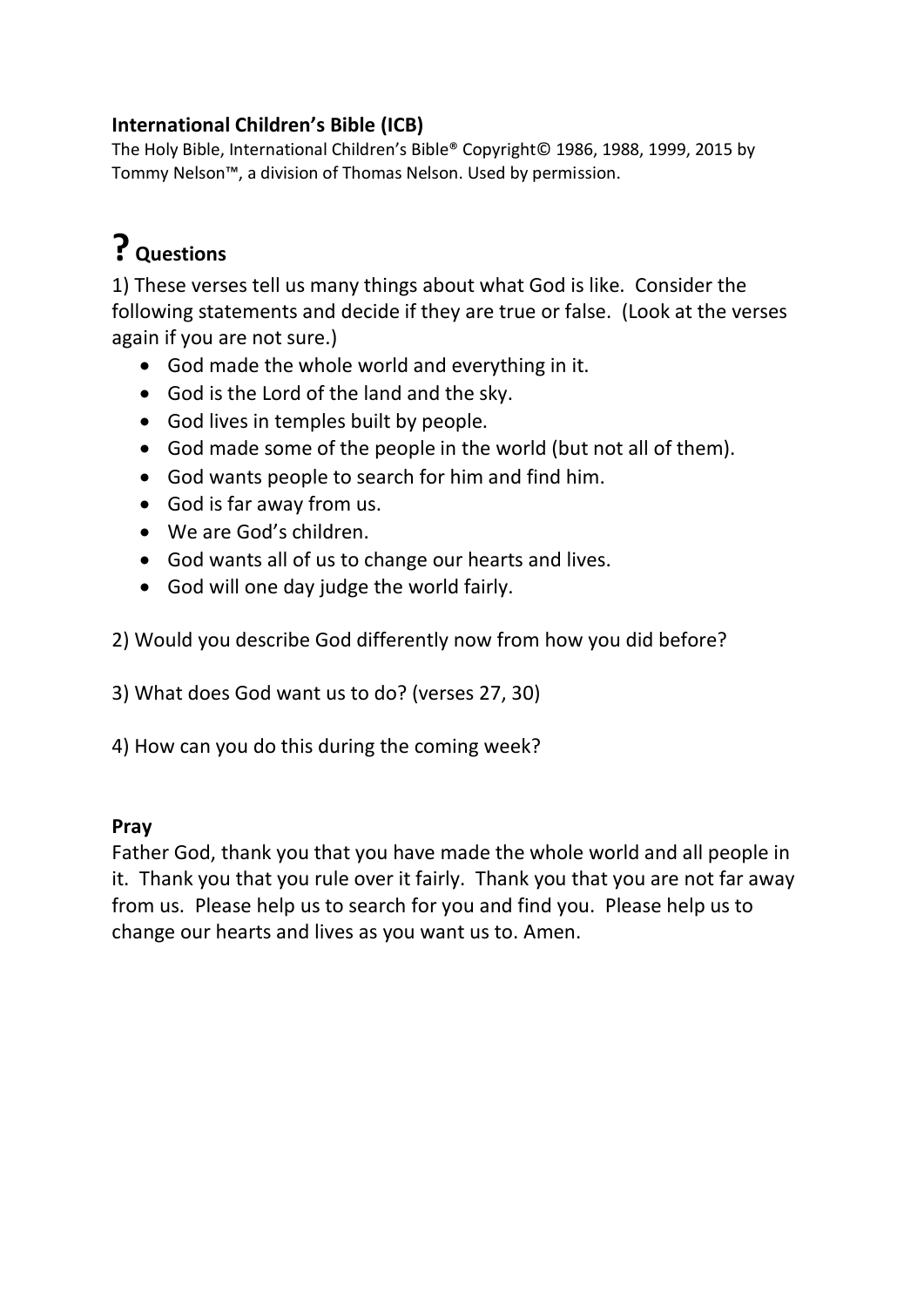#### **Science and Christianity**

The preacher for today's livestream service does a lot of work about science and religion. These verses from the Bible help us to see how science and religion fit together, and why science is a great thing for Christians to be interested in!

God made the whole world, and everything in it (verse 24). So all of science is about finding out more about what God has made – from the tiniest insect to the biggest ocean!

And, verses 28 and 29 tell us that God has made us to be like him in lots of ways (this is what being "God's children" means in these verses). This means that God has given human beings the intelligence and creativity to do science and to find out more about him and his universe.

Maybe this week you'll be doing a science lesson. While you do it, remember that God made the world and everything in it, and he wants us to find out about everything he's made!

### **Suggested activities**

*Choose one or two of these which suit your family.*

**Game:** pick a letter and think of as many animals and plants beginning with this letter as you can (set a time limit). Score one point for every animal or plant that you think of, and a bonus point for each one that you have which no-one else has thought of. Praise God for the amazing variety in his creation.

**Game:** play hide and seek. Remember that God wants us to search for him and find him.

**Activity:** think about how you experience the natural world with each of your senses. How many ways can you do this during the week? As you do, praise God for his creation.

**Puzzle:** find your way through the maze below.

**Puzzle:** find the words in the wordsearch below.

**Craft:** colour in the picture of Paul preaching in Athens (below).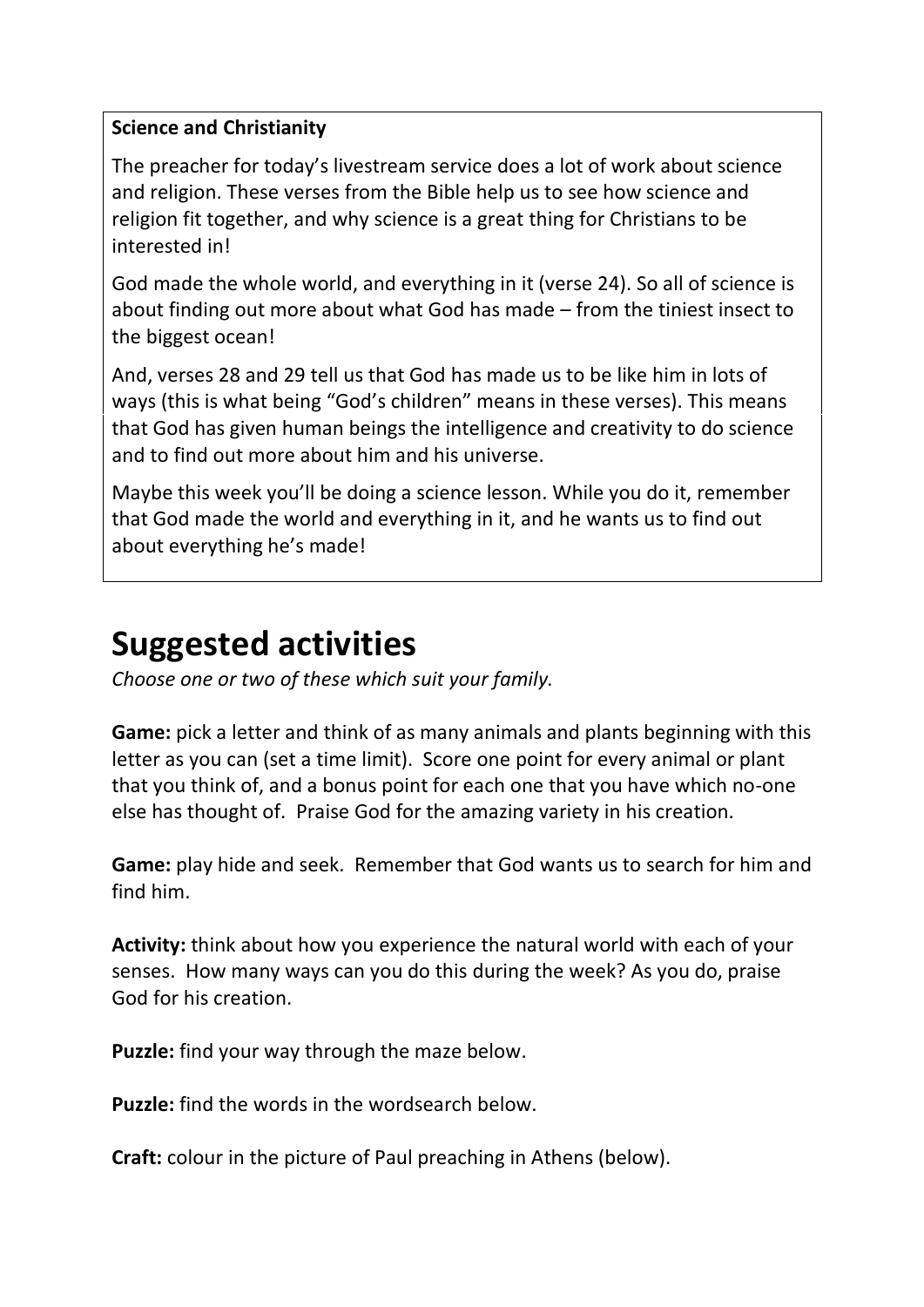## **God Made the World Maze**

Find your way through the heavens.



Copyright @ 2014 SundaySchoolZone.com.

All Rights Reserved. Free to duplicate for church or home use. Visit http://SundaySchoolZone.com.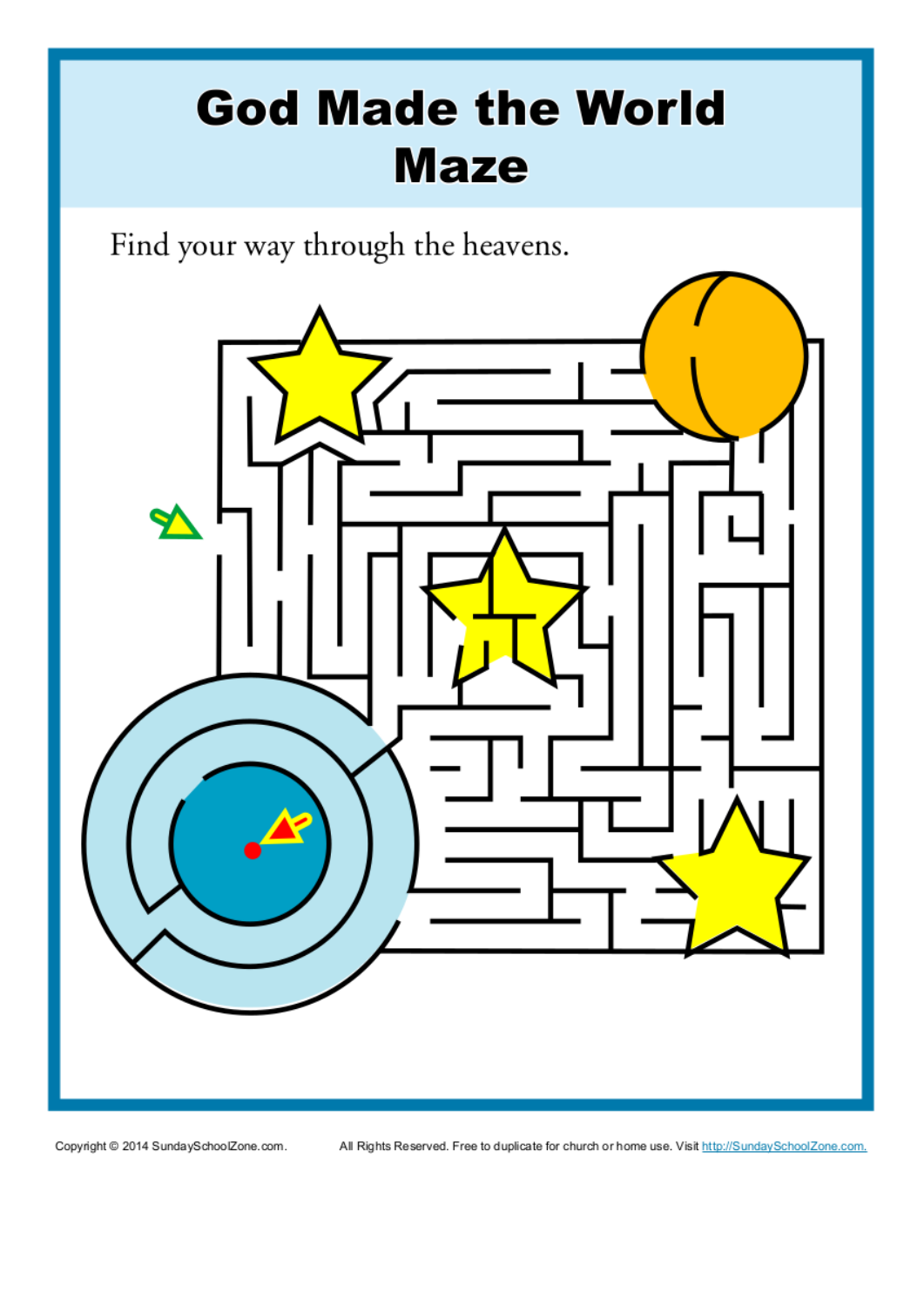### **Acts 17:22-31**

|                         |     | V J Z M L N N Z I C R |  |  |  |                |
|-------------------------|-----|-----------------------|--|--|--|----------------|
| H.                      |     | O I U U D A R F H R L |  |  |  |                |
|                         |     | W O R A H T X D Y B E |  |  |  | G              |
| H.                      |     | O P D H F N N D A A Y |  |  |  |                |
| S                       |     | A R E O P A G U S T   |  |  |  | $\blacksquare$ |
|                         |     | G E N S E M Y C Y Q O |  |  |  | E              |
| N                       |     | S O M H G A C Q Z R J |  |  |  |                |
| E.                      | V N | L D I N F I N D       |  |  |  | К              |
| G                       |     | J G W S Z P A B P J   |  |  |  | $\mathsf{S}$   |
| D                       | Z   | R W M H D P H G F     |  |  |  | D              |
| U N                     |     | P H C R A E S C X Y   |  |  |  |                |
| $\overline{\mathsf{I}}$ |     | R T Y Q F N W Q P W V |  |  |  |                |

| AREOPAGUS      | <b>ATHENS</b> | <b>CHANGE</b> |
|----------------|---------------|---------------|
| <b>CREATOR</b> | <b>FIND</b>   | <b>JUDGE</b>  |
| LORD           | PAUL          | <b>SEARCH</b> |
| <b>WORSHIP</b> |               |               |